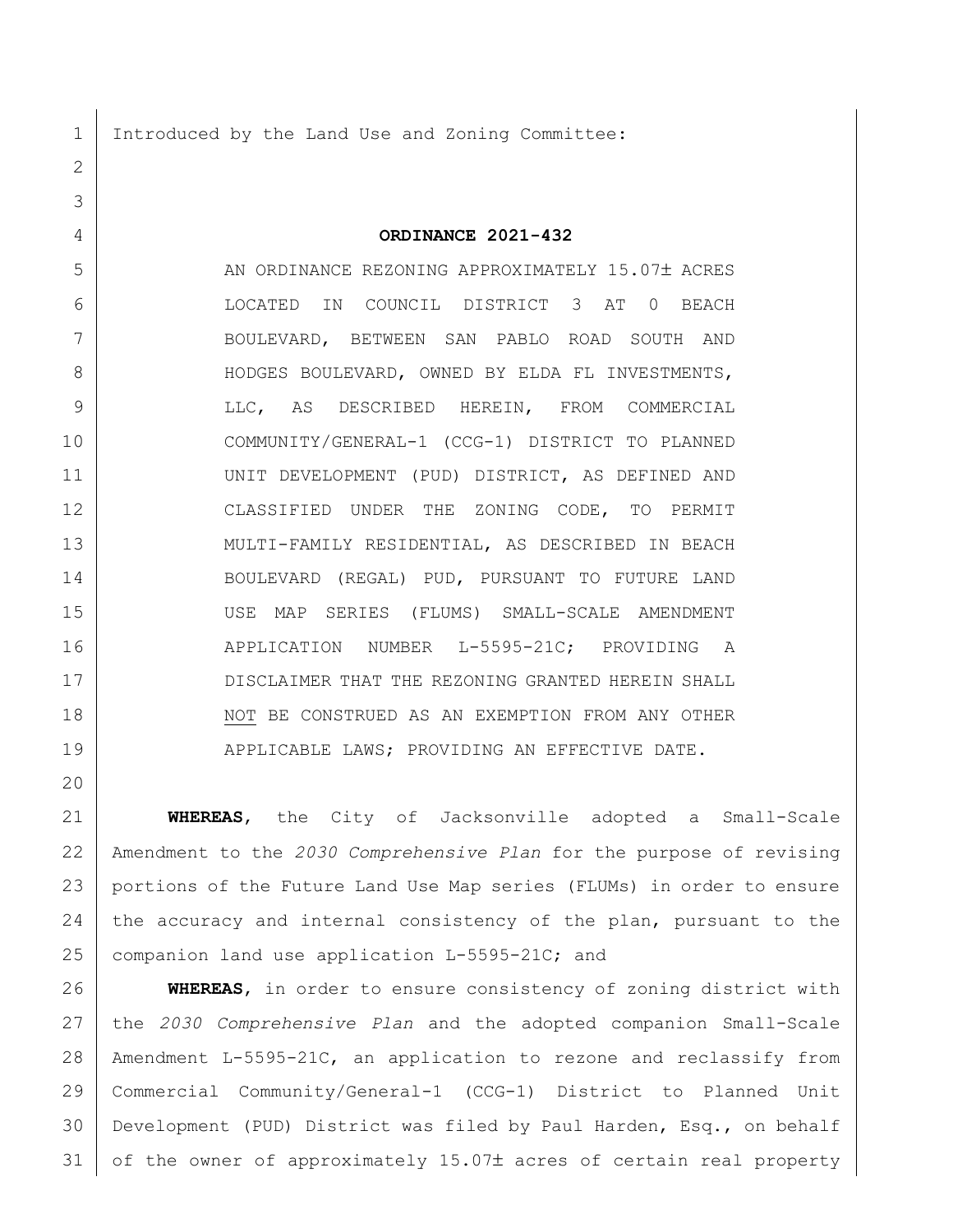1 in Council District 3, as more particularly described in Section 1; 2 and

 **WHEREAS**, the Planning and Development Department, in order to ensure consistency of this zoning district with the *2030 Comprehensive Plan*, has considered the rezoning and has rendered an advisory opinion; and

7 **WHEREAS**, the Planning Commission has considered the application 8 and has rendered an advisory opinion; and

9 **WHEREAS**, the Land Use and Zoning (LUZ) Committee, after due 10 notice, held a public hearing and made its recommendation to the 11 | Council; and

 **WHEREAS**, the City Council, after due notice, held a public 13 | hearing, and taking into consideration the above recommendations as well as all oral and written comments received during the public hearings, the Council finds that such rezoning is consistent with the *2030 Comprehensive Plan* adopted under the comprehensive planning 17 ordinance for future development of the City of Jacksonville; and

18 **WHEREAS**, the Council finds that the proposed PUD does not affect 19 adversely the orderly development of the City as embodied in the 20 *Zoning Code*; will not affect adversely the health and safety of 21 | residents in the area; will not be detrimental to the natural 22 environment or to the use or development of the adjacent properties 23 in the general neighborhood; and the proposed PUD will accomplish the 24 objectives and meet the standards of Section 656.340 (Planned Unit 25 Development) of the *Zoning Code* of the City of Jacksonville; now, 26 therefore

27 **BE IT ORDAINED** by the Council of the City of Jacksonville:

28 **Section 1. Subject Property Location and Description.** The 29 | approximately 15.07± acres are located in Council District 3, at 0 30 | Beach Boulevard, between San Pablo Road South and Hodges Boulevard, 31 as more particularly described in **Exhibit 1**, dated June 22, 2021, and

 $- 2 -$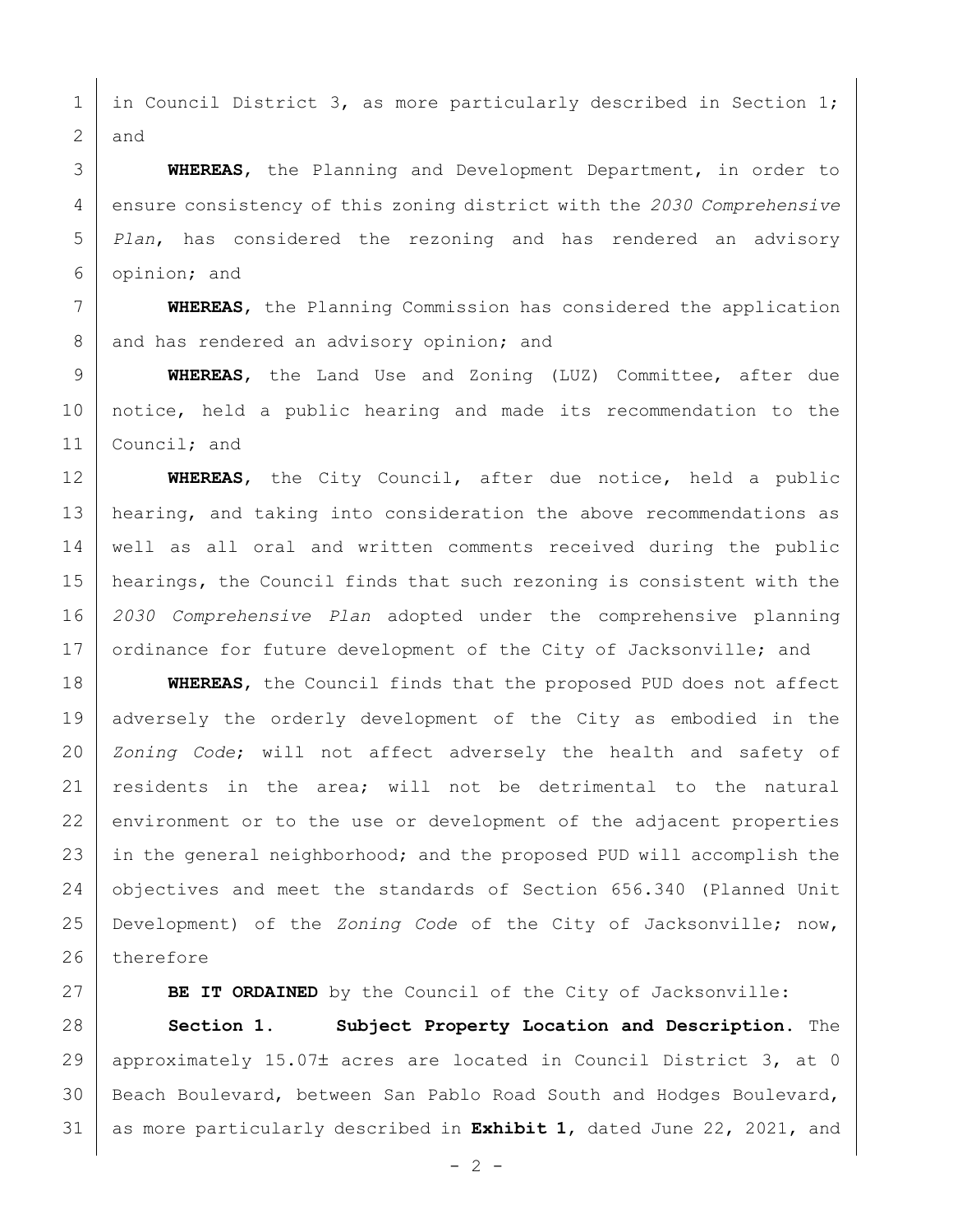graphically depicted in **Exhibit 2**, both of which are **attached hereto** 2 and incorporated herein by this reference (Subject Property).

 **Section 2. Owner and Applicant Description.** The Subject Property is owned by Elda FL Investments, LLC. The applicant is Paul Harden, Esq., 1431 Riverplace Boulevard, Suite 901, Jacksonville, Florida 32207; (904) 396-5731.

 **Section 3. Property Rezoned.** The Subject Property, 8 | pursuant to adopted companion Small-Scale Amendment L-5595-21C, is hereby rezoned and reclassified from Commercial Community/General-1 (CCG-1) District to Planned Unit Development (PUD) District. This new PUD district shall generally permit multi-family residential, and is described, shown and subject to the following documents, **attached hereto**:

**Exhibit 1** – Legal Description dated June 22, 2021.

**Exhibit 2** – Subject Property Map (prepared by P&DD).

**Exhibit 3** – Written Description dated July 1, 2021.

**Exhibit 4** – Site Plan dated July 1, 2021.

 **Section 4. Contingency.** This rezoning shall not become effective until 31 days after adoption of the companion Small-Scale 20 | Amendment unless challenged by the state land planning agency; and further provided that if the companion Small-Scale Amendment is 22 challenged by the state land planning agency, this rezoning shall not become effective until the state land planning agency or the Administration Commission issues a final order determining the companion Small-Scale Amendment is in compliance with Chapter 163, *Florida Statutes.*

 **Section 5. Disclaimer.** The rezoning granted herein 28 | shall not be construed as an exemption from any other applicable local, state, or federal laws, regulations, requirements, permits or approvals. All other applicable local, state or federal permits or approvals shall be obtained before commencement of the development

- 3 -